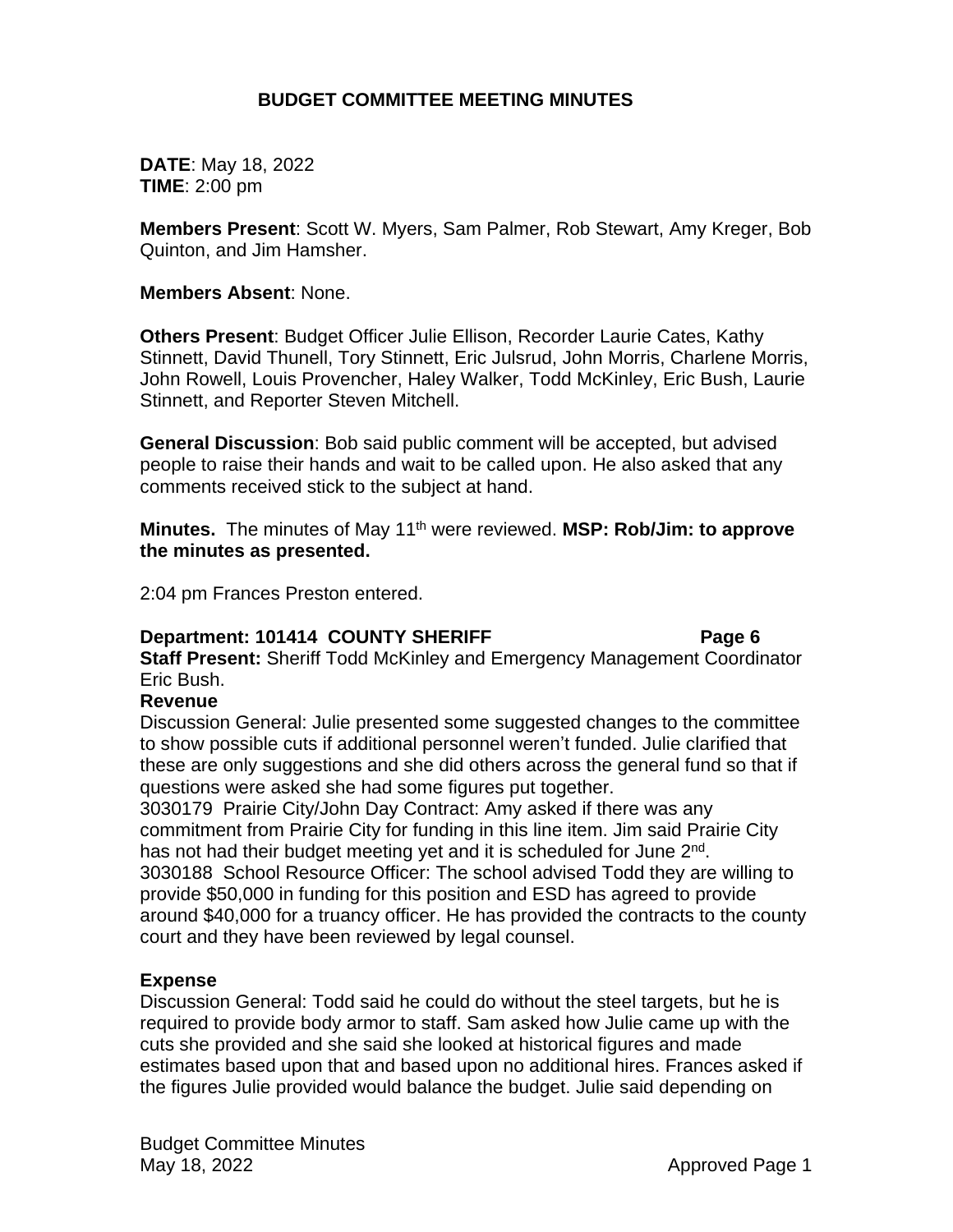which options are chosen it will and could allow for money to be returned to reserve accounts.

5100003 Deputy Patrol Salary: Todd advised the court has been aware since last October that he would need additional staff because of the John Day Police Department being eliminated. Jim suggested ARPA funding could be used until 2026 to fund 2 additional patrol deputies and a part-time clerical and this could buy some time until additional federal funding is received. Bob asked Jim what money he was talking about and Jim reported changing the percentages of SRS funding to increase incoming PILT funding. Julie said money still needs to be returned to reserve accounts as well and spending needs to be cut for the future. Sam spoke with a state trooper and was advised they will only respond to emergency calls within cities. Todd agreed they don't provide the same level of service as the Sheriff's Office. Bob asked how much ARPA money is left and Julie reported there is around \$100,000 from this year depending on what's allocated and another \$700,000 should be received this year. Eric Bush provided a handout showing if the court allocated funding for broadband there would be \$45,000 left this year. Bob asked Julie if she had seen the handout Bush provided and she said she hadn't had a chance to review it prior to the meeting. Bush reported he always copies Julie on the documents he creates to track ARPA funding and he has been tracking the funding since he started work for the county.

5100013 Corrections Officers (10): Rob suggested seriously looking at whether or not the county needs a jail. He said Todd provided a cost of 1 million dollars if the jail were eliminated and adults in custody had to be sent to Norcor. Todd believes they have the figures to show this and there would still need to be transport officers. Frances Preston asked if the county would save money if corrections officers were eliminated. Rob reported that is what he is trying to figure out. Julie advised there have been 4 new positions added in the jail since she started and personnel services keep increasing. In the last 5 years the cost for personnel has increased approximately \$844,000.

5200006 Fuel – Vehicles: Fuel continues to climb so this cost will also continue to increase.

5200011 Uniforms & Clothing: This line item used to include guns and other equipment and has been separated out into different line items and should provide for better tracking.

5200016 Training Fees: The only cost to the county when an employee goes to the academy is in wages, the state pays for the academy cost.

5200038 Communication Maint. & Repair: Jim asked if the communications grant could help with this cost. Todd reported this is not covered by the grant and is for new radios in the jail. The current radios are old and failing and need to be replaced for safety.

5400002 Capital Outlay-Vehicles: Todd said with this removed they will end up with a larger maintenance line for upkeep on the current vehicles.

**General Discussion:** The committee discussed ideas for potential expense cuts. Bob asked for court recommendations for budget cuts. Scott reported they did not come up with a consensus in court today. Jim said he asked each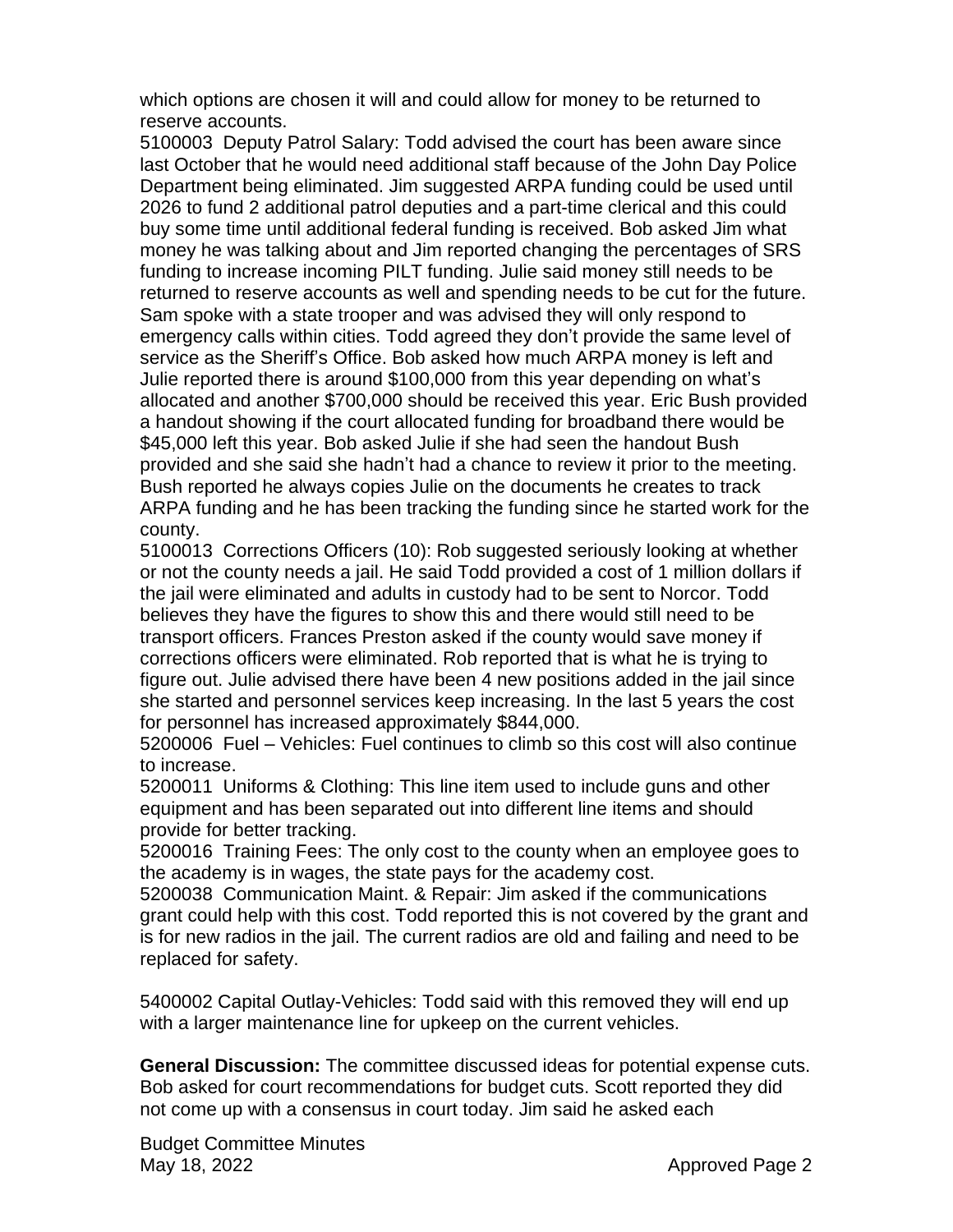department to re-visit their budgets for potential cuts. For example, Economic Development Director Tory Stinnett cut \$18,000 out of her proposed budget. Jim read an email from the head of the National Association of Counties to the committee which could provide additional funding to counties for the next two years. Jim estimates it will provide approximately 1 million dollars. Amy expressed concern about spending money that hasn't arrived. The committee reviewed some options provided by Julie. Option A: reducing full time employees to 36 hours per week, not including the Sheriff's Department – savings approximately \$144,659. Option B: reducing full time employees to 32 hours per week, not including the Sheriff's Department – savings approximately \$289,321. If the maintenance person were reduced to 19 hours and the custodian were reduced to 19 hours - savings approximately \$58,317 (but the maintenance person is also included in the 36 and 32 hour figures). Option C includes reductions to several general fund line items from different departments – savings approximately \$373,475. If a contract with Prairie City is included the savings would be around \$400,000. Option D – elimination or cutting of nonmandated departments – savings approximately \$538,786. Bob reminded everyone these are just suggestions. Sam read an email to those in attendance suggesting contracting bookkeeping and payroll duties out to a private entity and wondered what this cost would be. Jim Carpenter is one of the department heads who suggested this. Sam heard a lot of frustration from departments during the court meeting this morning. Jim explained this wasn't due to the court being irresponsible, but rather due to a miscalculation during the budget process. Frances said if HR were eliminated then payroll would have to be outsourced and if not, payroll would be kept in-house. Frances also feels the Treasurer is being unfairly targeted. The antiquated computer system currently in use was discussed. Julie contacted Chaves Consulting who provided the computer system and they provided her with a revenue/expenditure report just like what she can print herself. Bob said after the last meeting he thought there was an error of around \$500,000 and then the newspaper article reported it was \$800,000. Julie advised she believes she made the mistake with the ARPA funding which would be the \$800,000. Bob said he thinks the revenue/expenditure report is actually fairly easy to read. Tory explained how she struggles to know exactly where the funding in her department comes or goes because of the way the current system is set up. Bob believes this is all beside the point and the committee just needs to figure it out. Bob suggested using all of the ARPA funds for the Sheriff's Department and stop working on the new emergency operations center. Sam suggested looking at reducing the ARPA broadband funding because there are other funding sources available. Julie said the email she received regarding ARPA funding didn't seem that cut and dried to her about how the funding could be used. Julie suggested getting a very clear email from legal counsel saying the ARPA money can be used for law enforcement before moving forward. Bob is concerned about the timeframe to get the budget approved in order to meet the deadline for adoption. Amy asked if the court planned on meeting in the near future to provide a recommendation to the budget committee regarding cuts. Scott said he is working to get additional funding for the seniors from Community Connections. The committee asked to see the email from legal counsel regarding ARPA funding use. Frances

Budget Committee Minutes May 18, 2022 **Approved Page 3**